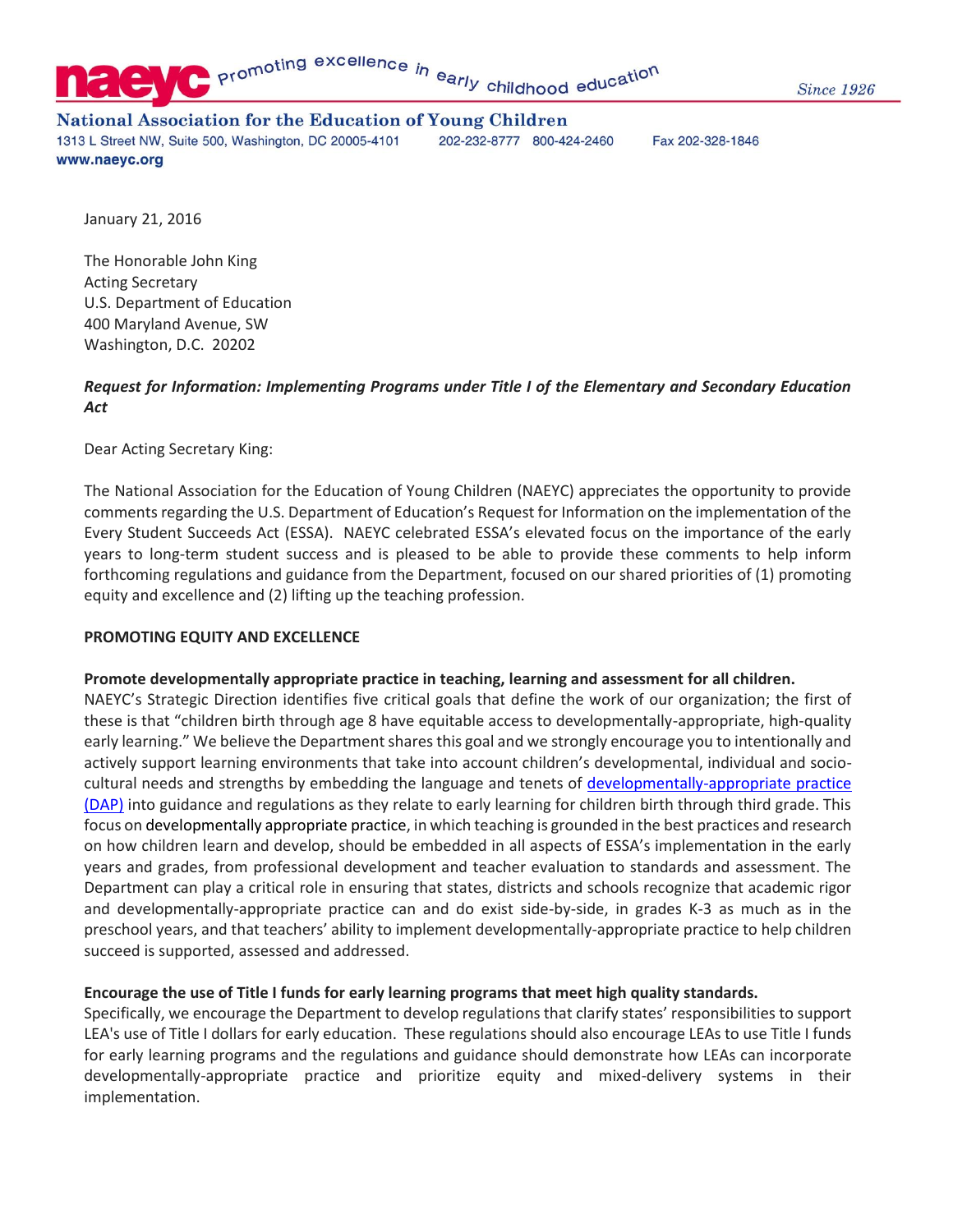## **Ensure alignment between early childhood indictors of quality and indicators of school quality in K-3.**

Within the framework of developmentally-appropriate practice that is also culturally and linguistically relevant, we encourage the Department to develop regulations and/or guidance related to the accountability indicators in the early grades, including additional information regarding what "indicators of school quality or school success" can look like and what "greater weight" means related specifically to academic indicators. We encourage the Department to require SEAs and LEAs to promote alignment with existing indicators of quality that have been incorporated into early childhood systems in states and communities, such as CLASS, QRIS, ECERS an[d NAEYC program standards.](https://www.naeyc.org/academy/content/introduction-naeyc-accreditation-standards-and-criteria)

### **Strengthen connections to Head Start.**

It will also be very important for the Department to clearly regulate how SEAs and LEAs must meet the law's requirements regarding alignment and coordination with Head Start, particularly as it concerns reciprocal MOUs and the attainment of Head Start Performance Standards across all early learning programs funded with Title I dollars.

## **Support equity goals through data collection for children birth to five.**

Finally, because we believe that one of the most important things we can do in these initial stages of implementation is ensure that ESSA continues to build on its critical nature as a civil rights law, we encourage the Department to provide regulations that support and enhance the data gathering and sharing required in the law, with disaggregation that shines a light on equity and equality. ESSA requires states to report on the number and percentage of students enrolled in preschool. We stand in agreement with partner organizations who call for regulations broadly defining preschool to include 0-3 programs, regardless of funding source, so that states are required to report on the participation of students and families across multiple settings and sectors, beginning at birth and disaggregated by race, disability, English-language learner status, and family income. In addition, we support efforts to ensure that students are not served at disproportionate rates by ineffective, out-of-field or inexperienced teachers, and encourage the Department to use state plans and allow states to include students with disabilities, English language learners and rural students in the process of assessing and addressing disproportionality in access to quality.

### **LIFTING UP THE TEACHING PROFESSION**

### **Improve transitions between early childhood programs and early elementary schools.**

Because we know that educators are the linchpin of quality, and because we are an organization committed to advancing a diverse, dynamic early childhood profession, the second goal within NAEYC's Strategic Direction is that "the early childhood profession exemplifies excellence and is recognized as vital and performing a critical role in society." With a shared focus on educators, we hope the Department will prioritize regulations and guidance regarding the law's requirements for coordination and transition that connects early childhood and grades K-3. We strongly encourage the Department to provide guidance and use the opportunities provided by state plans to intentionally lift up and emphasize the need for professional development that promotes alignment and increases knowledge of child development, meaningful family engagement strategies, and developmentally-appropriate practice among principals, school leaders and K-3 educators. Teachers' ability to create and sustain successful and effective early learning environments depends greatly on the understanding of and commitment to best practices from the instructional leaders in their programs, schools, districts and states; ensuring teachers of young children are supported to do what is right for these children and their families should be both an immediate and ongoing priority.